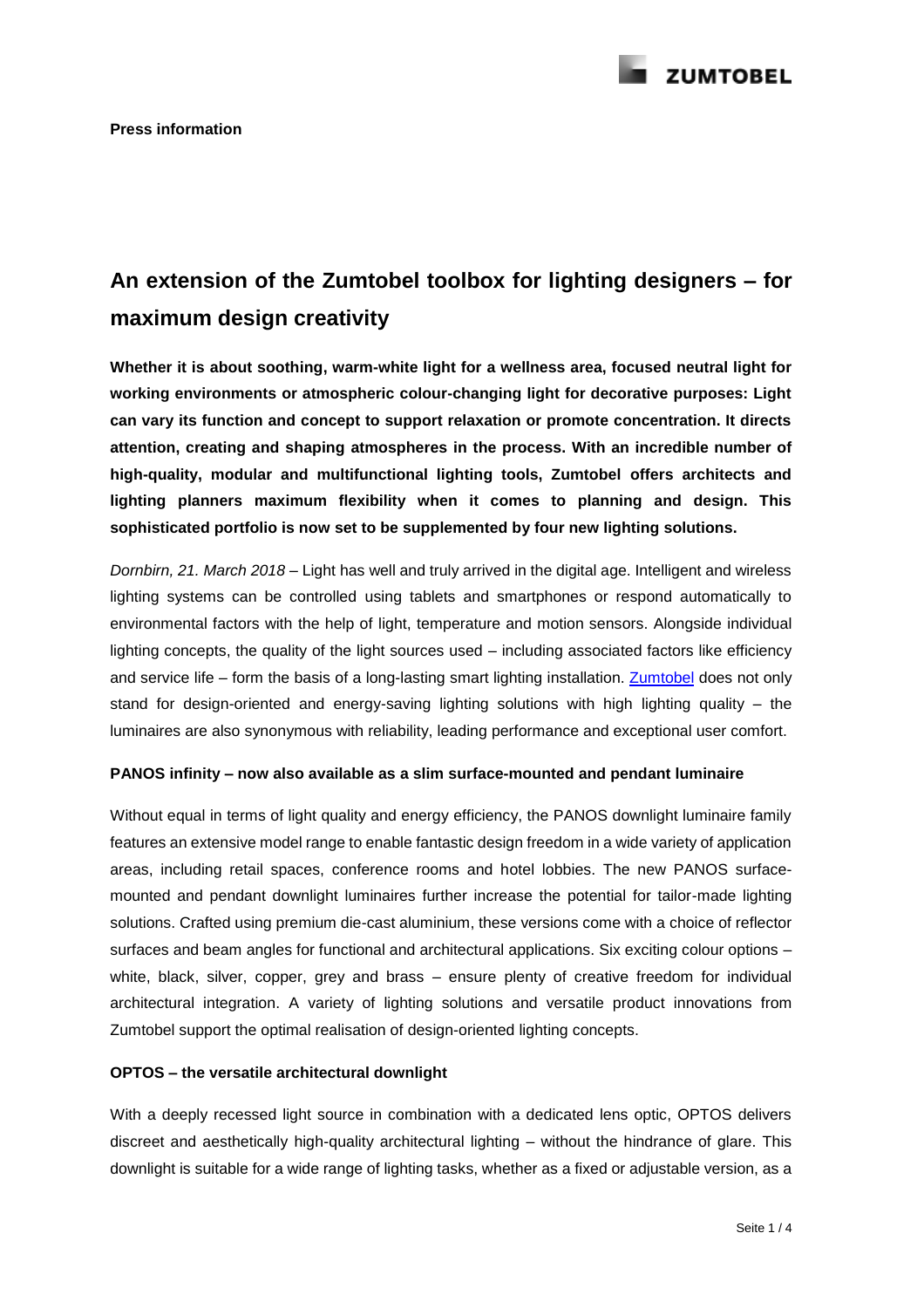

wallwasher or as an elegant pin-hole luminaire. Indeed, OPTOS lets any architect or lighting designer use their creativity in applications such as restaurants, reception areas or corridors. The refreshing architectural freedom offered by this flexible downlight family is supported by different diameters, lumen packages and beam angles. Quick and precise alignment from below is possible with the front-adjustable version. The significantly recessed pivot point allows a 25° inclination without loss of light, which also contributes to the series of high lumen packages. Magnetic reflectors and a clever click-and-turn function enable simple mounting to complete a product concept that leaves nothing to chance.

## **DIAMO gimbal – brilliant accent lighting that directs the gaze of the customer**

Powerful and pinpoint accent lighting with optimum brilliance, different designs and a great variety of colours – the DIAMO gimbal has utilised unique lighting technology to help it become a true highlight in the world of miniaturised recessed luminaires. Carefully designed reflectors shape a precise light distribution for this effective and efficient LED luminaire, delivering perfect glare control and cutting out stray light to make DIAMO downlights the ideal solution for retail and hospitality projects. Now a new gimbal version with 180° rotatable and 2 x 20° tiltable spots makes sure that the lighting heads can be set to any position. The reflector surface is even offered in a black, white, copper or brass finish to add yet more character to architectural lighting design, while Stable White solutions with colour temperatures of 2700, 3000 and 4000 K give lighting planners maximum freedom. DIAMO gimbal is available in three different sizes – with one, two or three spots per frame.

## **LINELIGHT – rethinking linear design**

The exceptional and adaptable design of the LINELIGHT linear LED luminaire integrates perfectly into different architectures and representative spaces. Thanks to flexible connections and various lengths, LINELIGHT can follow numerous architectural shapes and curves and be quickly and easily mounted using the handy plug-and-play connection mechanism – even when the installation is switched on. LINELIGHT impresses with a uniform and high light output and excellent colour rendering, while the actual bars can be tilted by 30° for improved lighting effects. The further development of LINELIGHT means that one power supply is enough for a length of 12 metres. A single power supply is also sufficient for a 4-metre version with a higher lumen package and Balanced White technology. In addition, LINELIGHT infinity combines Balanced White technology with one electrical input to power lengths of up to 8 metres. Depending on the particular situation, the colour temperature and thereby the lighting mood can be fine-tuned to markedly improve the quality of perception and the wellbeing of the user.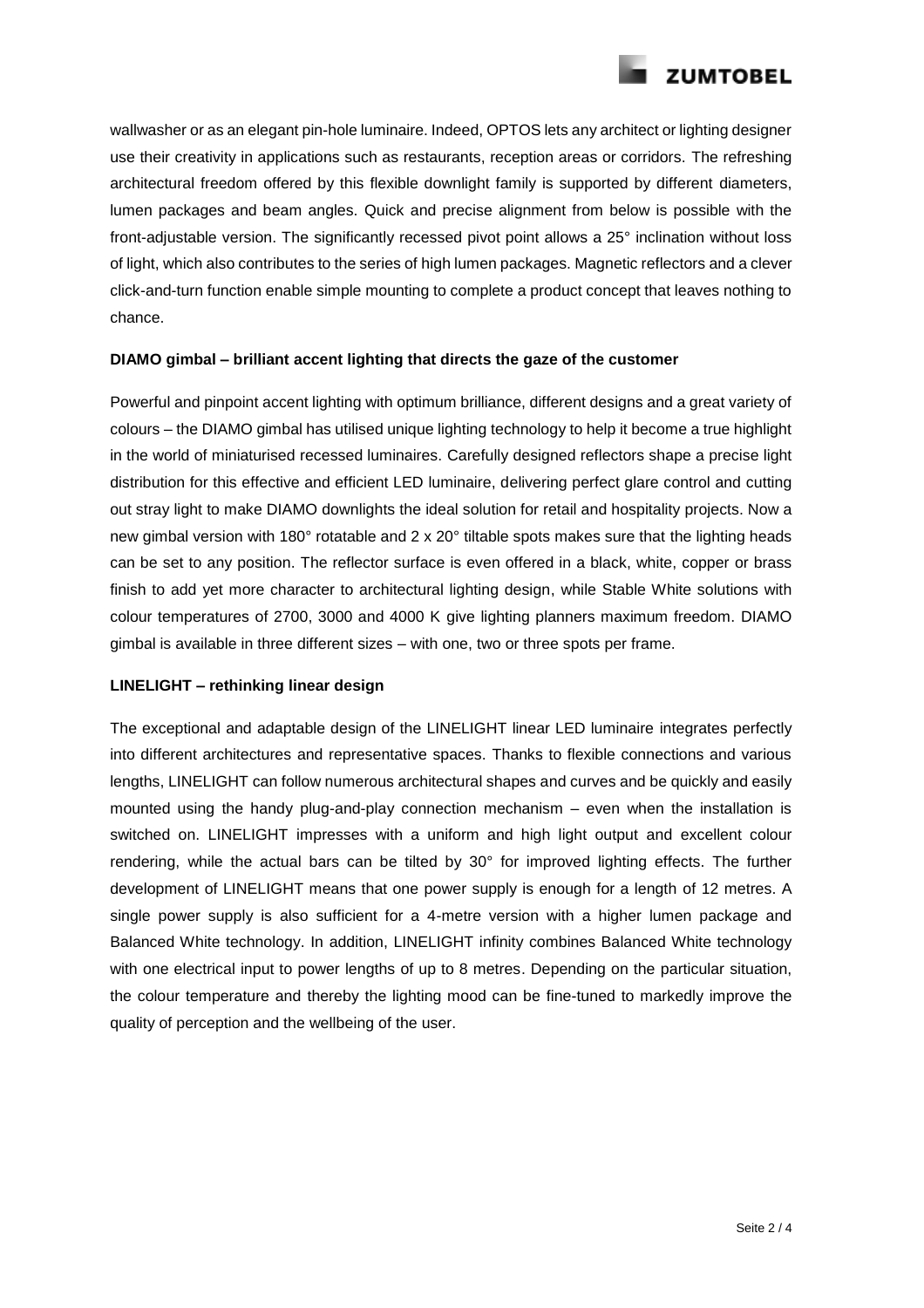

# **Photo captions:**

(Photo credits: Zumtobel)



**Fig. 1:** The slim new PANOS downlight fittings for surface and pendant mounting further extend the potential for tailor-made lighting solutions – in six striking colours.



**Fig. 2:** Whether as a fixed or adjustable version, as a wallwasher or as an elegant pin-hole luminaire, OPTOS can handle a variety of different lighting tasks in a variety of different ways.



**Fig. 3:** Pinpoint accent lighting with powerful lighting quality and optimum brilliance enhanced by a choice of models and colours: DIAMO gimbal.